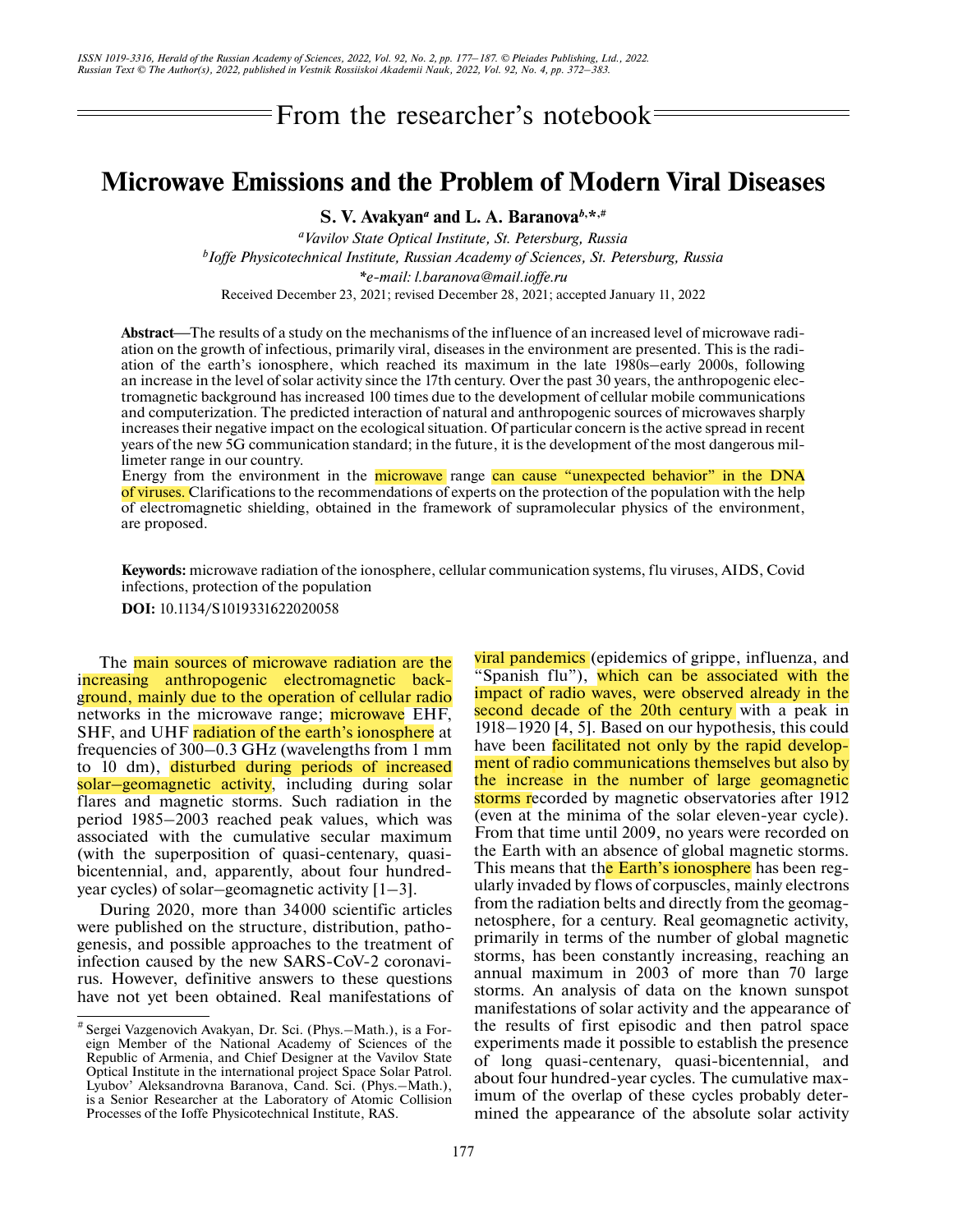peak in 1985–1987. We emphasize that it is true solar activity that is meant, when the absolute value of the total radiation flux from the entire solar disk increases, ionizing the earth's upper atmosphere in the extreme UV and soft X-ray ranges under background conditions and, especially, during periods of flares, the number and power of which also increase. Spot activity indices are completely ineffective here and only confuse the situation. It suffices to point out the behavior of 11-year maxima in the number of sunspots in the last 100 years, when the absolute peak in the number of sunspots occurred in 1958, and the peak of true solar activity was recorded by spacecraft 27– 29 years later  $[1-3]$ .

The impossibility of measuring the true parameters of the electromagnetic and corpuscular activity of the Sun before the beginning of the era of rocket and space experiments (since 1946) did not allow A.L. Chizhevskii, an active researcher into the influence of electromagnetic disturbances of the environment on the occurrence of epidemics [4], to compare solar–geomagnetic activity and specific pandemics directly. The works [4, 5] provide direct indications of the existence of such a relationship both in the case of the influenza virus and for a number of other epidemic diseases. The duration of the influenza epidemic in each eleven-year solar period is, on average, four years, and the peaks within this cycle fall both at the maximum and at the minimum of sunspot activity. This corresponds to modern data [1] on the same distribution of the main source of microwaves from the ionosphere—global magnetic storms. It was also assumed that centimeter and millimeter radio waves can be agents of influence [4, p. 206].

*Geocosmos and mechanisms of solar–biospheric relations.* Despite the world-famous studies on the role of the environment in physiology by brilliant Russian scientists (I.M. Sechenov, V.I. Vernadsky, and A.L. Chizhevskii), as well as similar foreign works, until recently, neither the main heliogeophysical factors nor the main physical mechanisms of the impact of the geocosmos on living organisms, including humans, were clear. Sechenov generally included the concept of the environment in the concept of the organism, believing that the organism is inseparable from the external environment.

Vernadsky stated, "In science, as in life (in the history of mankind and an individual), one cannot break away from the "environment," which, in fact, is the recognition of the causal connection of all phenomena; there is a reduction of phenomena to a single one; there is a unity of reality" [6, pp. 45, 46]. Academician L.A. Orbeli formulated the problem this way [7, p. 61]:

The organism and the environment are something inseparable and are in unity and in interaction. If we remember this and take into account the fact that the entire course of development of certain functional relations proceeded in a certain environment, eternally changing, eternally influencing living organisms, then it becomes clear that not a single function could take shape and undergo certain changes otherwise, both under the influence of and depending on those influences of the environment to which it was constantly exposed…. We have to reckon with both internal factors, emanating from the organism itself in the form of the interaction of its individual parts, and external factors.

Accounting for the environment and its effects on organisms, organs, and cells is the key direction of research in natural science according to Vernadsky and Orbeli. This is what lies at the basis of Chizhevskii's scientific discoveries in heliobiology [4], which is fully consistent with the paradigm of modern physics of solar–terrestrial relations. So the study of cosmophysical influences has deep historical roots and is traditional for classical Russian physiology [7, 8]. For example, a positive correlation (up to 80%) of electroencephalography (EEG) data with geomagnetic activity was found. Changes in the homeostasis system turned out to be the more significant, the more intense the magnetic storm. A negative correlation was observed for some local indicators of EEG synchrony with various indices of solar activity. In this case, the correlation was much weaker, but the microwave flux from the ionosphere during flares (the highest manifestation of solar activity) is 10–100 times less than during a magnetic storm. The weak correlation of effects with solar activity is also understandable, since the experimentally recorded values of microwave fluxes from the ionosphere in such periods are already at a level close to the threshold of sensitivity of biological objects to microwaves.

Until recently, there was no clear understanding of bioenergetics: what is the mechanism of the impact of external electromagnetic fields on the body? Therefore, it is still relevant to consider the assumption formulated 60 years ago by Albert von Szent-Györgyi, a Nobel laureate in physiology, that "interactions [between molecules] can take place without such bodily contact, either through energy bands or through the electromagnetic field, which thus appears with water and its structures as the matrix of biological reactions" [9, p. 150].

In our country, the study and development of the bioenergetic approaches considered in [9] have been actively conducted for several decades [8, 10]. In a series of our works  $[11-17]$ , the details of such an atomicmolecular approach are described using the known mechanisms of physical optics, under the influence of electromagnetic radiation on water, and the processes of collisional nonradiative transfer of potential energy from excited aqueous molecular complexes to biopolymers. In [18, pp. 27, 28] it is noted,

The author [15] theoretically proved the presence of microwave radiation in the ionosphere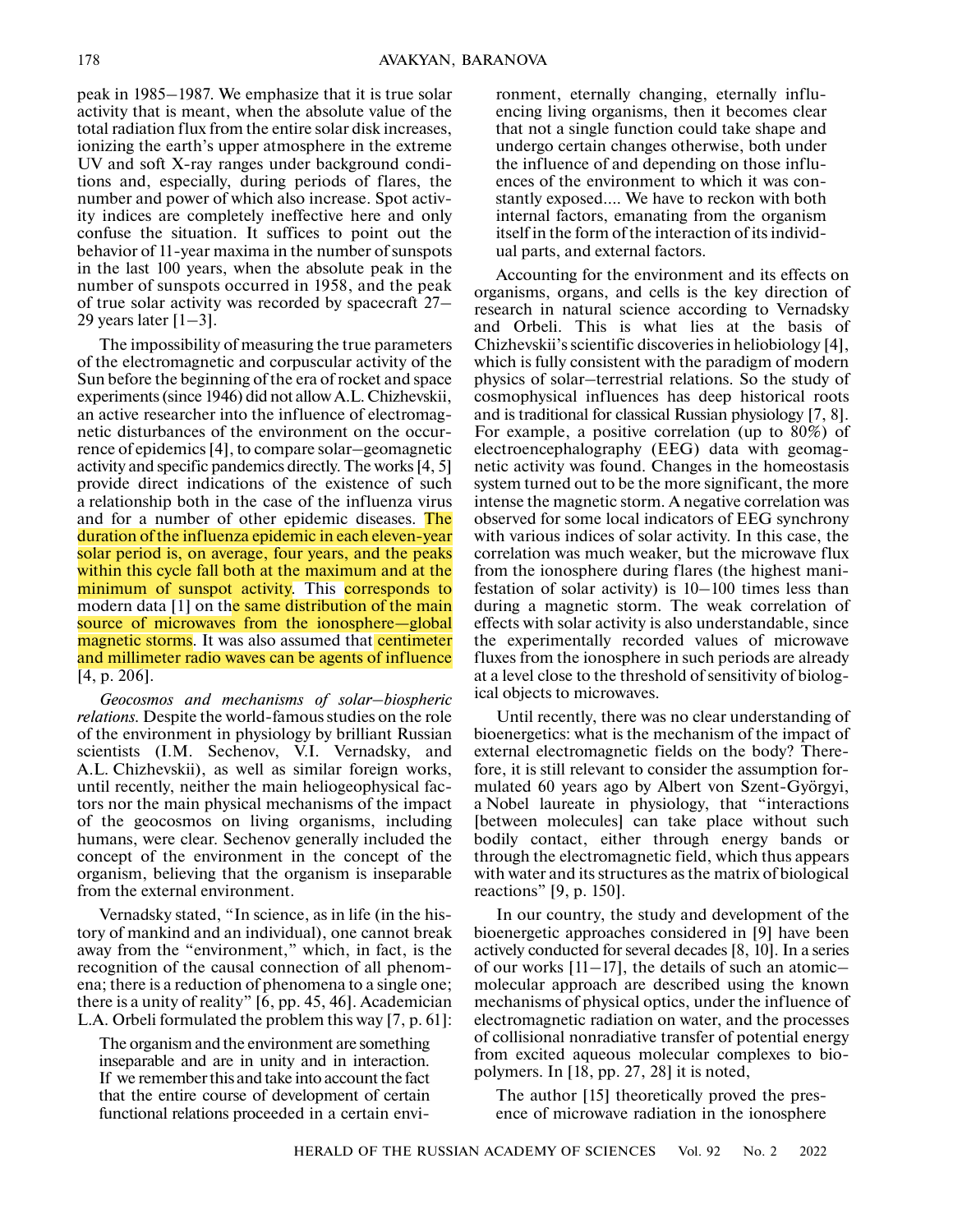and upper atmosphere of the Earth, which is generated in quantum transitions between highly excited Rydberg states of all atomic and molecular components of the upper atmospheric plasma and is strictly characteristic. An increase in the intensity of millimeter radiation (a significant excess over the background) directly correlates with both solar activity and geomagnetic storms. Moreover, all this radiation (beginning with the wavelength of 0.8 mm or more) practically freely penetrates into the atmosphere down to the earth's surface.

This energy agent, which was not taken into account before in the physics of solar–terrestrial relations, has allowed us to propose a solution to a paradoxical situation in the field of heliobiology. Indeed, all the main factors of the impact of true heliogeomagnetic disturbances on the lower atmosphere and biosphere (the flux of extreme UV and soft X-ray radiation from the Sun, including during flares, fluxes of corpuscles, mainly electrons, from the Earth's radiation belts and directly from the geomagnetosphere, precipitating in the zone of polar auroras, and during global magnetic storms, and at moderate latitudes) do not penetrate either to the lower atmosphere or to the biosphere, completely dissipating in energy in the Earth's ionosphere (at altitudes from  $~60$  to 300– 400 km). This, in fact, creates the ionospheric plasma, simultaneously causing the emission of microwave (Rydberg) radiation from almost all gaseous components of the upper atmosphere. The proposed consideration of the emission ionospheric flux determines the cosmophysical foundation of heliobiology.

The publications from 1994 to 2008 [14–16] noted the importance of the mechanism of Rydberg excitation of the ionosphere for the physics of solar–terrestrial relations with the performance of model calculations of microwave radiation fluxes during periods of solar flares and geomagnetic storms. This was preceded by systematic work at the Vavilov State Optical Institute in the period 1974–1994. As a result, in the interests of solving the problems of solar–terrestrial relations, three previously unaccounted for processes from the physics of atomic–molecular collisions were successively introduced into the ionospheric model: the Auger effect (1974), double photoionization (1978–1979), and excitation of highly excited electronic (Rydberg) states upon the impact of photoelectrons, as well as secondary and Auger electrons (1989– 1994) [19]. This led to an understanding of the nature of the repeatedly measured microwave emission of the ionosphere during periods of solar flares and geomagnetic storms (polar auroras), emitted during allowed electric dipole transitions from these states by upper atmospheric gases. In such situations, the probability of association processes in a stable complex is determined, according to [16, 20, 21], by the value of the orbital moment (*l*) of the Rydberg electron; namely, it decreases at small values of *l* and, conversely, is large at large values  $(l > 2-3)$ . This circumstance is connected with a change in the shape of the electron orbit when at large *l* values it ceases to penetrate into the ionic core, increasing the stability of the associate. Therefore, during periods of increased values of external microwave fluxes, primarily from the ionosphere, when they are absorbed by a Rydberg electron in allowed electric dipole transitions, with an increase in the orbital angular momentum (*l*) by unity, one should expect a decrease in the cluster breakup rate (up to an order of magnitude [15]), that is, enhancing the association of biosolutions.

We emphasize that the proposed new factor in the physics of solar–terrestrial relations (by considering processes in the lower atmosphere and biophysics, taking into account microwave fluxes of ionospheric origin) is probably the most effective agent of the influence of solar–geomagnetic activity on weather– climatic characteristics and the biosphere. Indeed, in addition to microwave radiation, only cosmic rays that actually participate in the ionization of the environment reach the heights of the lower atmosphere and the earth's surface. The ionization threshold is  $\sim$  10 eV. The energy of the quantum of the microwave flux, which controls the decrease in the probability of the associate (cluster) breaking up through its absorption by a Rydberg electron, which leads to an increase in the orbital quantum moment, is  $\sim$  5  $\times$  10<sup>-5</sup> eV, that is,  $2 \times 10^5$  times less. The fluxes of cosmic rays at the entrance to the lower layers of the atmosphere reach  $\sim$ 7 × 10<sup>-10</sup> W/cm<sup>2</sup> for galactic cosmic rays (GCRs) and  $\sim$  2  $\times$  10<sup>-7</sup> W/cm<sup>2</sup> for solar cosmic rays (SCRs) [1], and the microwave flux from the ionosphere to the main phase of the global magnetic storm reaches  $\sim 10^{-11}$  W/cm<sup>2</sup> [16]. Hence, it follows that the efficiency of the impact of the flow of microwave quanta from the ionosphere to the environment exceeds the impact of GCR by about ≥10<sup>3</sup> times and SCR by ≥10 times. The frequency of SCR arrivals at tropospheric altitudes is low: up to one event per quarter. For comparison, the number of large solar flares and global geomagnetic storms (reasons for a sporadic increase in the microwave flux from the ionosphere) averages one event every week [1]. In this regard, one can also consider the recent publication [22] on the dependence of the manifestation of viral epidemics on sunspot activity through the mechanism of cosmic ray action. Leaving aside assumptions about the mechanism of the solar–biospheric connection, the results of these studies should be considered an important confirmation of the ideas of helioepidemiology  $[4, 5]$ .

*Microwave radiation of the environment and physiology.* Orbeli emphasized that physiology should provide "practical assistance to the population of our homeland and the population of the entire globe in protecting against a number of harmful factors that occur in nature, which are artificially generated by us, and the use of which is expanding" [7, p. 67]. We have been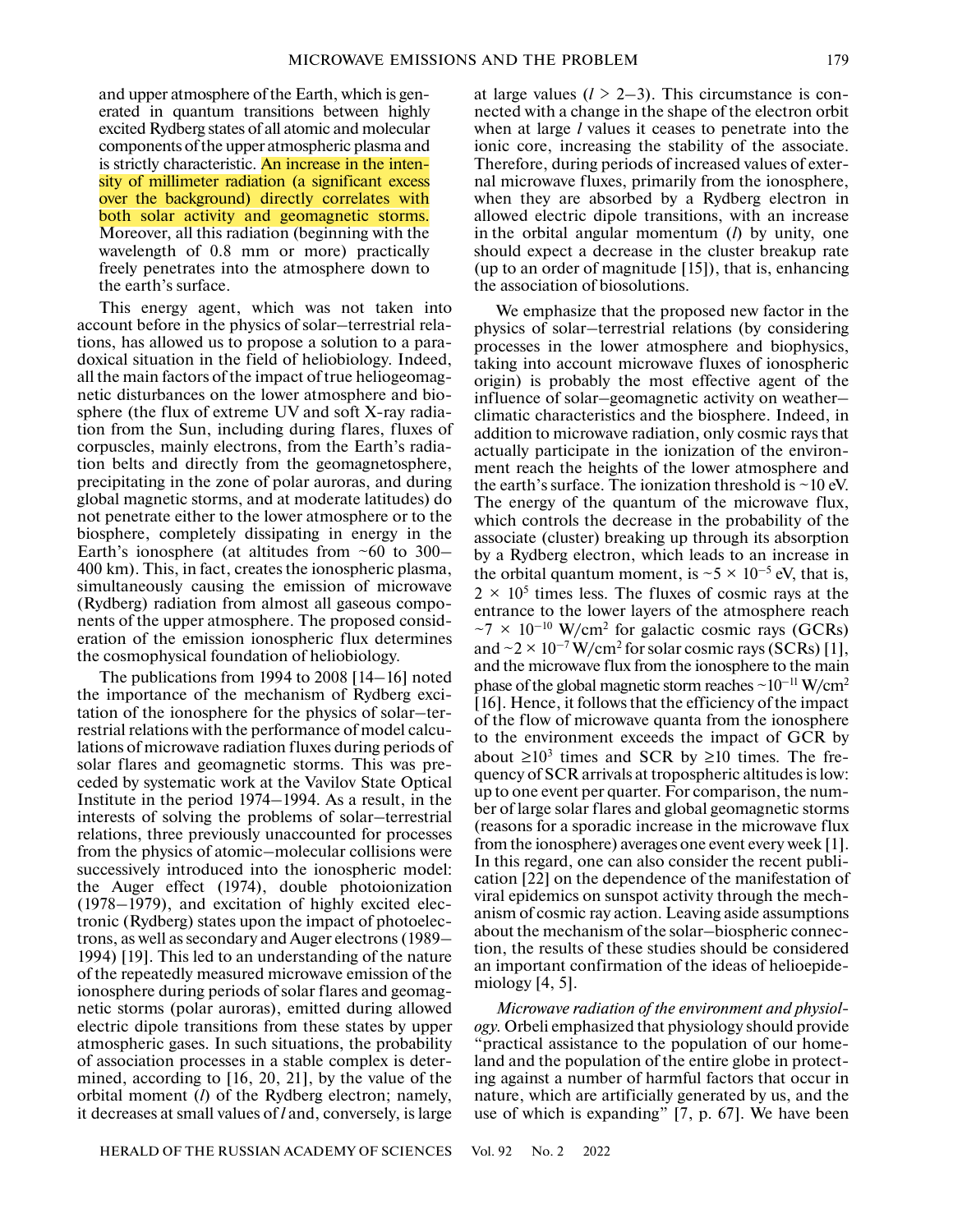discussing the presence of such a factor in nature since 1994 [14–16]. We are talking about sporadic microwave emissions of the earth's ionosphere that are especially strong in a magnetic storm and during periods of flares on the Sun. Orbeli's concept was developed on the basis of the original supramolecular physics of generation in natural and anthropogenic microwave fields of supramolecular structures in a living organism with the participation of water  $[11-13, 15-17]$ . In this case, the unique property of the water molecule, the high affinity for the proton, was taken into account, which makes it possible to obtain an intermediate highly excited electronic, Rydberg, state in which the transitions between levels lie in the microwave range during the implementation of a hydrogen bond in the associate formation. The absorption of a microwave quantum leads to an increase in the probability of associate formation up to ten times [15]. This basically contributes to the implementation of not an energy but an information channel of the effects of weak microwave fluxes on the organism in the framework of quantum biophysics, bioelectronics, and bioenergetics [9, 23]. Szent-Györgyi actually foresaw our approach within the framework of supramolecular physics (that is, with the inclusion in the process of associate formation of the transfer of a proton and the capture of an electron, which neutralizes the positive charge arising from the appearance of a proton into a high-lying Rydberg orbit). The concept of charge transfer introduces excited levels, previously considered inaccessible, because usually the energy required to lift an electron to the excited level of the molecule to which it belongs is too high [23]. The possibility that the massiveness of reacting molecules favors charge transfer was also discussed [23]. Within supramolecular physics, the Rydberg electron actually appears immediately at the energy level of  $\geq 10$  eV and the Rydberg molecule of both the water associate and biomaterials is relatively large.

*Sources of microwave fluxes in the environment.* Now it has become obvious that the most effective impact among cosmic factors on the state of the environment and the biosphere as a whole is exerted by ionospheric microwave radiation. The Sun delivers a fairly insignificant and relatively invariable flux of microwaves to the Earth's orbit, since even during periods of solar radio bursts it increases only several times [1, pp. 24–27].

Ground-based measurements have shown that, during solar flares, the signal from the microwave radiation flux of the Earth's ionosphere exceeds the intensity of the microwave flux from the quiet Sun up to 40 times (at a wavelength of 50 cm) or more; then the equipment goes off the scale [24]. The burst width reached 1 GHz. During magnetic storms, such observations were made dozens of times in the aurora zone [25]. During a magnetic storm, the flux can increase up to  $10^{-11} - 10^{-12}$  W/cm<sup>2</sup> [16], and during the main phase of the storm, up to  $10^{-10}$  W/cm<sup>2</sup>. This is orders

of magnitude higher than the threshold of sensitivity of biological objects to microwaves. So, the fluxes during geomagnetic disturbances can be much higher than those considered in [26, p. 99]. Finally, the results of observations in Norilsk [27] allow us to state that if, during small and moderate magnetic storms, the source of the ionospheric microwave flux is located at high latitudes (in the auroral zone), then during a sufficiently strong magnetic storm, the fluxes are radiated from the near-zenith direction even at middle latitudes. This is confirmed by numerous observations by cosmonauts of strong auroras directly in the zone of orbital flights, that is, at latitudes less than 51.6° [28]. Since the height of the region of the ionosphere (both auroral and mid-latitude) emitting a microwave flux exceeds 100 km and reaches 300–350 km, almost the entire terrestrial biosphere is exposed to microwave radiation up to equatorial latitudes. During solar flares, the increase in the ionospheric microwave flux is 10–100 times less than during a strong magnetic storm. Such a significant microwave effect of magnetic storms is not associated with the magnitude of the induction of the natural geomagnetic field, since anthropogenic sources, for example, in the metro, recorded static fields that exceeded the Earth's field by several times, and not with geomagnetic storm variations (several percent, which is close to the effect of telephone tubes). According to the results of targeted research [29, p. 49], anthropogenic magnetic fields in electric transport can exceed the value of the natural geomagnetic field by 7–8 times. Therefore, the human body during a magnetic storm reacts to the microwave flux from the ionosphere (increasing thousands of times during the main phase) rather than to variations in the magnetic induction (from several percent to several times).

The fact is that the generation of microwave radiation in the ionosphere usually occurs under the influence of electron flows (mainly with an energy of  $\geq 1$  keV) coming from the magnetosphere, the intensity of which increases strongly just during storms [1, pp. 296– 300; 28, pp. 66, 67]. The magnetosphere itself can be likened to a giant (with a diameter ten times greater than that of the Earth) focusing immersion (accelerating) lens [28, p. 51], which forms streams of corpuscular charged particles, primarily electrons, from solar wind particles. Then they invade the ionosphere in two ways: permanently directly into the auroral region within the auroral oval at geomagnetic latitudes of  $\sim 67^{\circ}$  and during global magnetic storms in the form of precipitation from the outer radiation belt, where energetic electrons accumulate in the period between storms [1].

The maximum microwave fluxes from the ionosphere that occur sporadically during global magnetic storms are an important additional factor in the total effect of electromagnetic radiation on the biosphere, the intensity of which can reach  $\sim 10^{-10}$  W/cm<sup>2</sup>, which exceeds, for example, the human body's own micro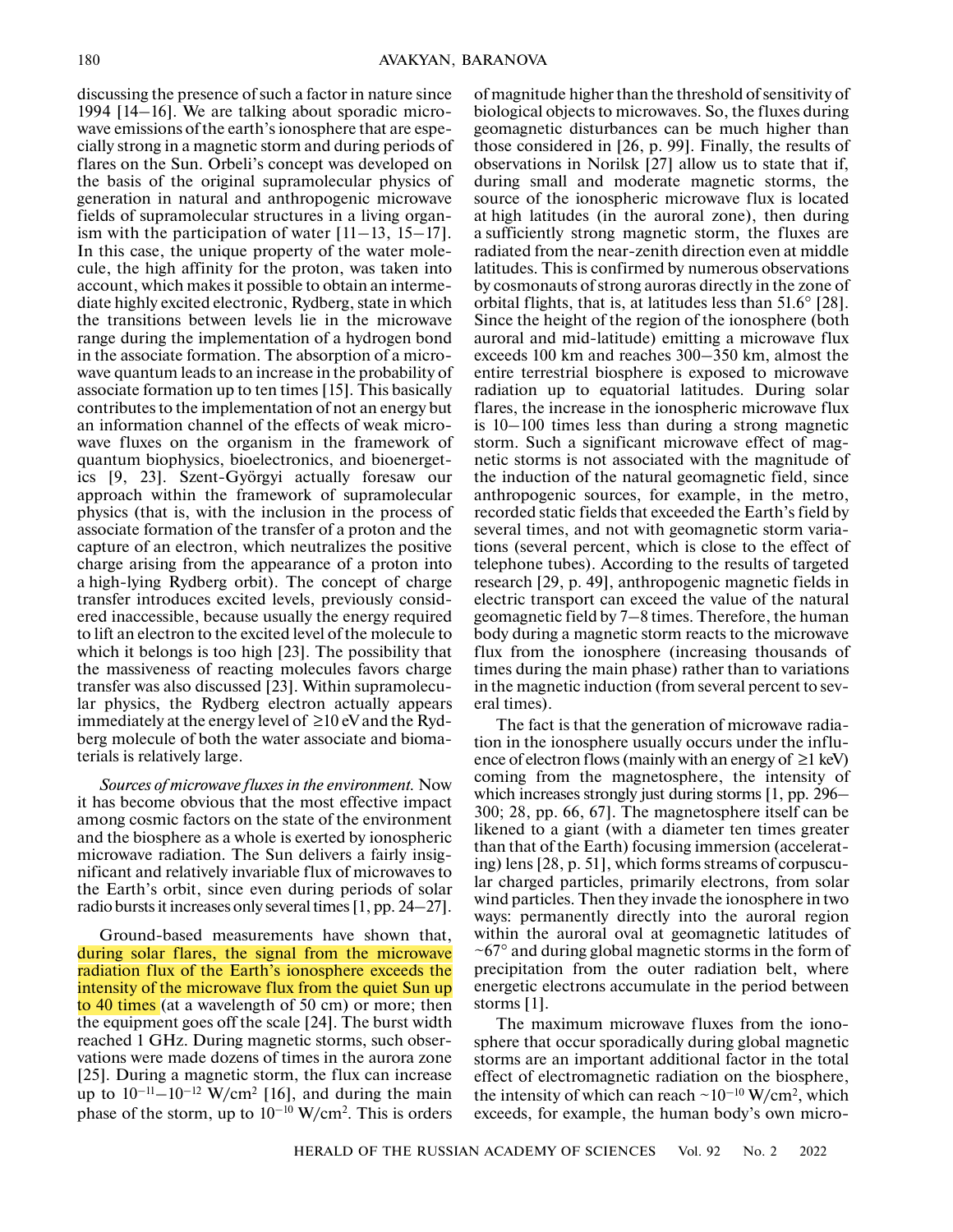wave radiation (as it is considered of thermal origin). Therefore, the effect of the mm-component of the Planck radiation of the environment should be considered, at least in a laboratory room, or, for example, when conducting biophysical experiments inside the International Space Station [30]. The entire flow of microwaves from the ionosphere is modulated in the range of less than 100 Hz, where the Schumann and Alfvén frequencies are located, associated with resonant cavities between the ionosphere and the Earth's surface and the main part of the ionosphere and its upper boundary [11, 13]. The effect of stochastic resonance of the flow of ionospheric emission, continuous over the entire spectral interval, with anthropogenic microwave sources (electronics, cellular communications, positioning) at operating frequencies, as well as with sources of thermal radiation (in the millimeter range) of the environment and personnel is also predicted.

The flux of microwave emission radiation from the ionosphere was measured in dozens of experiments from ground-based radiophysical observatories, primarily during periods of solar flares and magnetic storms  $[11-17, 24, 25, 27]$ . It is important to emphasize that even in the main phase of the global magnetic storm, i.e., when observing the brightest auroras, the value of the flux reaching the biosphere is lower than  $\sim 10^{-10}$  W/cm<sup>2</sup>, which causes only weak, nonthermal forms of impact on living organisms.

Obviously, external microwave radiation, in the absence of control over microwave fluxes from the disturbed ionosphere, can be the main factor responsible for long-term observations of "irreproducibility" effects in a number of biophysical experiments [10, 17, 26, 30]. This refers to sporadic "irreproducibility." Thus, we take the following approach: "irreproducibility does not mean the unreality of the object; irreproducibility makes sense only in relation to the time interval of the study" [26, p. 531]. It was emphasized that "the problem of reduced reproducibility of nonthermal (that is, nonheating, not leading to an increase in the temperature of living tissue—*S.A. and L.B.*) effects is important; in the presence of many generally recognized irreproducibility factors, its nature has not yet been studied" [26, p. 578]. Although the foregoing referred to small effects in magnetobiology, this is also important in the interpretation of low-dose phenomena [8, 10], especially in the study of high and ultrahigh dilutions of aqueous biosolutions [11, 13, 31]. We propose [17] to attribute the source of the often implemented, but still not understood, problem of the nonrepeatability of biological experiments and tests (see the discussion in [32, 33]) to the external, uncontrolled in these experiments, electromagnetic (microwave) radiation from the ionosphere, which we proposed for accounting.

With the development of cellular telephony, the overall level of microwave background in the habitat is rapidly increasing. In connection with the new 5G communication standard, it is planned to use the mmradiation range actively in our country in the near future. It is known that small base stations of modern cellular mobile communication systems also emit within the microwave frequency range (from  $0.7 \times 10^9$  Hz to  $3.5 \times 10^9$  Hz, with the prospect of using the 5G standard and the interval  $(4.8-4.99) \times 10^9$  Hz, as well as the millimeter range). In the light of the ideas from the physics of the interaction of electromagnetic radiation with the environment, including according to the laws of thermal radiation, such an advance to the region of higher frequencies than in foreign countries (where the operating range is 3.4–3.8 GHz) seems dangerous to us. Anthropogenic radiation is becoming more intense, apparently being the main reason for the current increase in the level of electromagnetic background in the environment by an order of magnitude every 15 years [34]. According to the WHO [34, p. 15], 75% of annual deaths are due to environmental factors, and in oncology, 90%. This can be caused by a disproportionate increase in the ecologically significant level of the total flow of the anthropogenic electromagnetic background. The point is that, according to the results of our analysis [30] of the situation with a mm-radiation flux consisting of the most energetic photons in the entire microwave range, it can be especially aggravated in a limited space. Here it is necessary to consider background (thermal) sources that have a perceptible level of flow in the biologically important mm range [35]. A cumulative consideration of the impact of external microwave flows, taking into account the induced emission of microwave quanta in the biomedium itself, is presented by us in [30] when interpreting the concept of a biofield. This is the equilibrium radiation of the habitat at room temperature  $T = 300$  K (27<sup>o</sup>C) and heat from personnel at 37<sup>o</sup>C [35, 36]. Therefore, it is the mm-range that is the main candidate for the phenomenon of *stochastic resonance*, which is constantly discussed by biophysicists [26], since the intensity of the flow of microwave sources worthy of attention is in a limited interval. This is already close to the condition for the implementation of such a resonance [26] when the effect of irradiation of a biological object in a narrow frequency band is enhanced, for example, from an anthropogenic source, due to the collection of energy of the emission microwave radiation from the disturbed earth's ionosphere in a wide spectral range. Thus, human radiation in the microwave range reaches  $\sim 10^{-11}$  W/cm<sup>2</sup> GHz [36], and the equilibrium radiation flux (at 300 K) for the mm range reaches  $\sim 10^{-10}$  to  $10^{-12}$  W/cm<sup>2</sup> [35].

Academician V.A. Chereshnev noted that "since the 1970s, there has been an increase in the number of viral diseases, one of the reasons for this is antibiotic therapy, which causes the death of bacteria that counteract the spread of viruses in the intestine" [37, p. 754]. Since 1976 a change in the behavior of the average global temperature on the earth's surface has been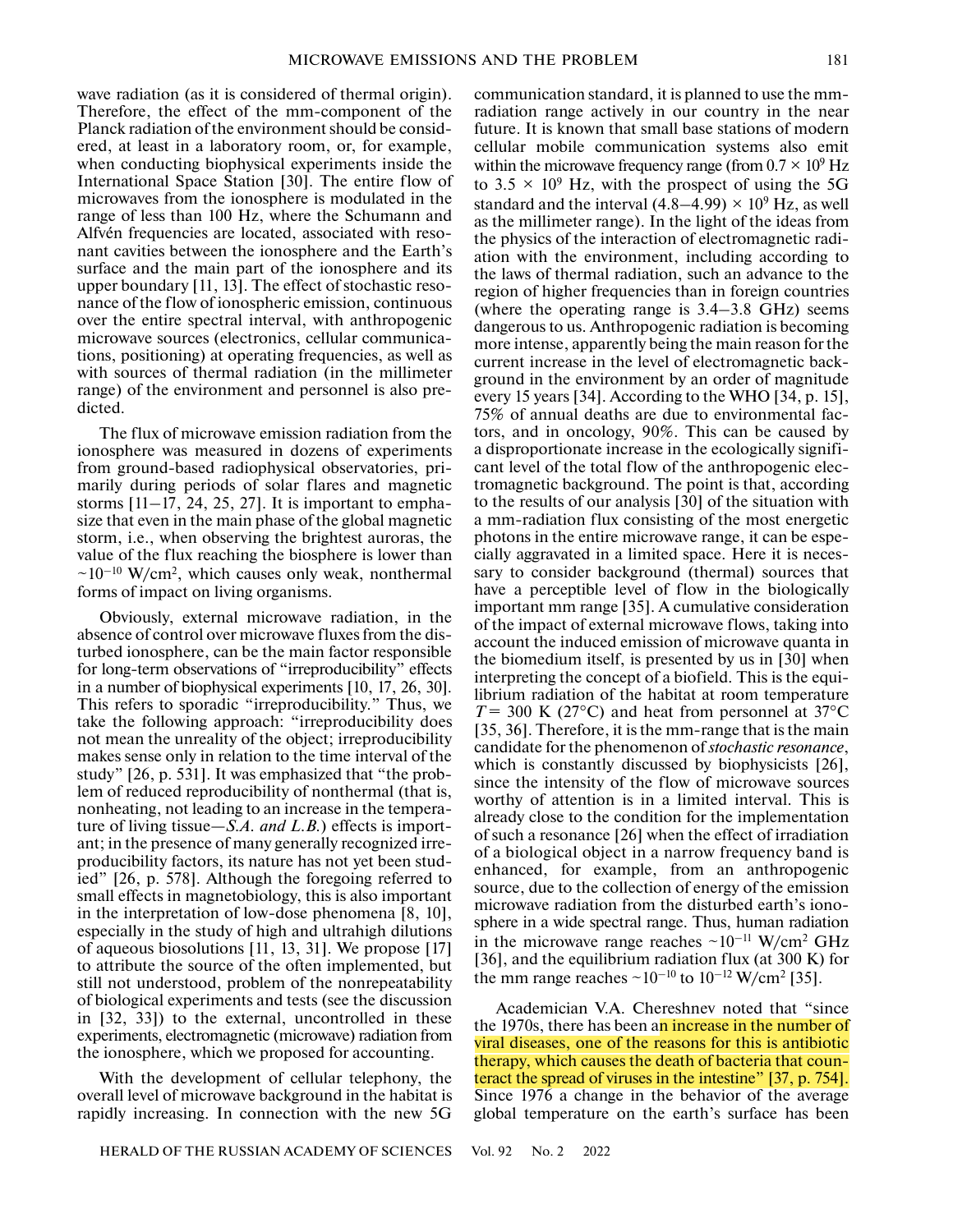recorded with its transition to an almost continuous increase, as well as a similar behavior of the surface temperature of the World Ocean. These temperatures continue to rise and constitute just the phenomenon of modern global warming. In our papers [12, 16], based on a comparison of variations in global cloud cover recorded by the International Satellite Cloud Climatology Project (http://isccp.giss.nasa.gov/climanal7.html), we proved the relationship between the prevalence of total cloudiness and the intensity of the microwave radiation flux of the Earth's ionosphere, generated when it is disturbed by factors of increased solar–geomagnetic activity—an increased flux of short-wave (ionizing the upper atmosphere) solar radiation and quasi-periodic intrusions into the ionosphere of corpuscular flows (mainly electrons of keV energies) from radiation belts and directly from the geomagnetosphere. Anthropogenic electromagnetic pollution of the environment over the past 30 years has increased in the microwave range by two orders of magnitude, mainly due to the rapid development of cellular mobile communications [34].

Recently, among the three important anthropogenic factors of modern environmental pressure, electromagnetic pollution of the environment has been named, which provokes the human immune system, creating inflammation in the intestines [38]. Previously, similar results have already been discussed [8, p. 368]:

Under the action of microwave radiation in the region of several tens of GHz at a rather low intensity (up to  $0.1 \text{ W/m}^2$ ), some bacteria (for example, *Escherichia coli*) synthesize a peculiar protein, colicin, which has antigenic properties for bacteria of other strains.… It is likely that microwave radiation can disrupt the normal sequence of nucleotides in messenger RNA, resulting in the production of macromolecules unusual for the cell, which are unable to provide the full administration of the corresponding functions.

The effect of inflammation in the intestine may be determined by the lack of the innate immune defense system, which, according to I.I. Mechnikov, is associated with the protective effect of phagocytes, discovered by him in 1883 and predicting the relationship of phagocytosis with inflammation. In 1894, Mechnikov, in response "to a remark by the famous German microbiologist J.R. Petri, who compared the phagocytic theory with an Asian fairy tale, noted that scientists should not phagocytize, not devour each other, but help and cooperate, just as phagocytes and antibodies do" [39, pp. 780, 781]. How can I not mention the words of J.W. Goethe when writing his treatise "The Theory of Colors" in 1810: "Oh, this evil world of science!"

It can be assumed that more than a decade of worldwide rejection, in fact, suppression [10], of the unique scientific results of the work of a group of

researchers headed by Nobel laureate in biology and medicine (2008) Luc Montagnier from the World Foundation for AIDS Research and Prevention (UNESCO) to develop a vaccine against HIV infection could have led to the Covid pandemic. By the way, already on April 20, 2020, that is, at the beginning of the COVID-19 epidemic, this scientist expressed the opinion that the Covid virus was the result of manipulation with the AIDS virus. Indeed, back in 1985, just in the year of the absolute peak of the main short-wave activity of the Sun over the past centuries, Montagnier himself deciphered the genome of the AIDS virus, and then, while searching for vaccines for HIV-infected people, his scientific group unexpectedly discovered that, after fragmentation and filtration, this virus was capable of self-reproduction [10, 40]. At the same time, the process of building its DNA from the remaining fragments of a small size takes place (in laboratory experiments, fragmentation was at least 20 nm), and the missing fragments are synthesized according to some internal program. As a result, the virus itself or its new mutant was reproduced. Naturally, this phenomenon, the participants of the work believed, did not make it possible to obtain a vaccine against AIDS. This was observed only in the absence of metal shielding, mainly at high and ultra-high water dilutions, in filtrates from cultures of various microorganisms, not only viruses but also a number of bacteria, and associated ultra-low-frequency (ULF) radio emission usually occurred at frequencies of 500–3000 Hz. In [40], a controversial assumption was put forward about the connection between the problems of obtaining a vaccine against the AIDS virus and the ability of some viral DNA sequences to emit ULF radio waves, which was also found in influenza and hepatitis C viruses. HIV-infected people also had ULF radiation while receiving antiretroviral therapy (hence, their plasma viral load was very low).

Our study showed [13] that all conclusions about the "unexpected behavior" of virus DNA are quite explicable within the known processes of interaction of electromagnetic (microwave) radiation with the water-containing medium of a living organism, which have already been quantitatively considered taking into account Rydberg excitation in a number of biophysical applications. We explain the phenomenon of viral DNA synthesis  $[40]$  by the fact that it can be supported by the stimulating effect of microwave irradiation on the association of water molecules and biopolymers. Energy from the environment in the microwave range can cause all the effects observed in experiments [40]. Indeed, quantum mechanical estimates [11, 12] quantitatively confirmed the contribution of the absorption of microwave fluxes from the ionosphere inside the skin layer (thickness from fractions of a mm to 16 cm) to 26% in the process of associate formation in biosolutions at the maximum of a magnetic storm, including in the human body. This effect, determined by the high proton affinity of water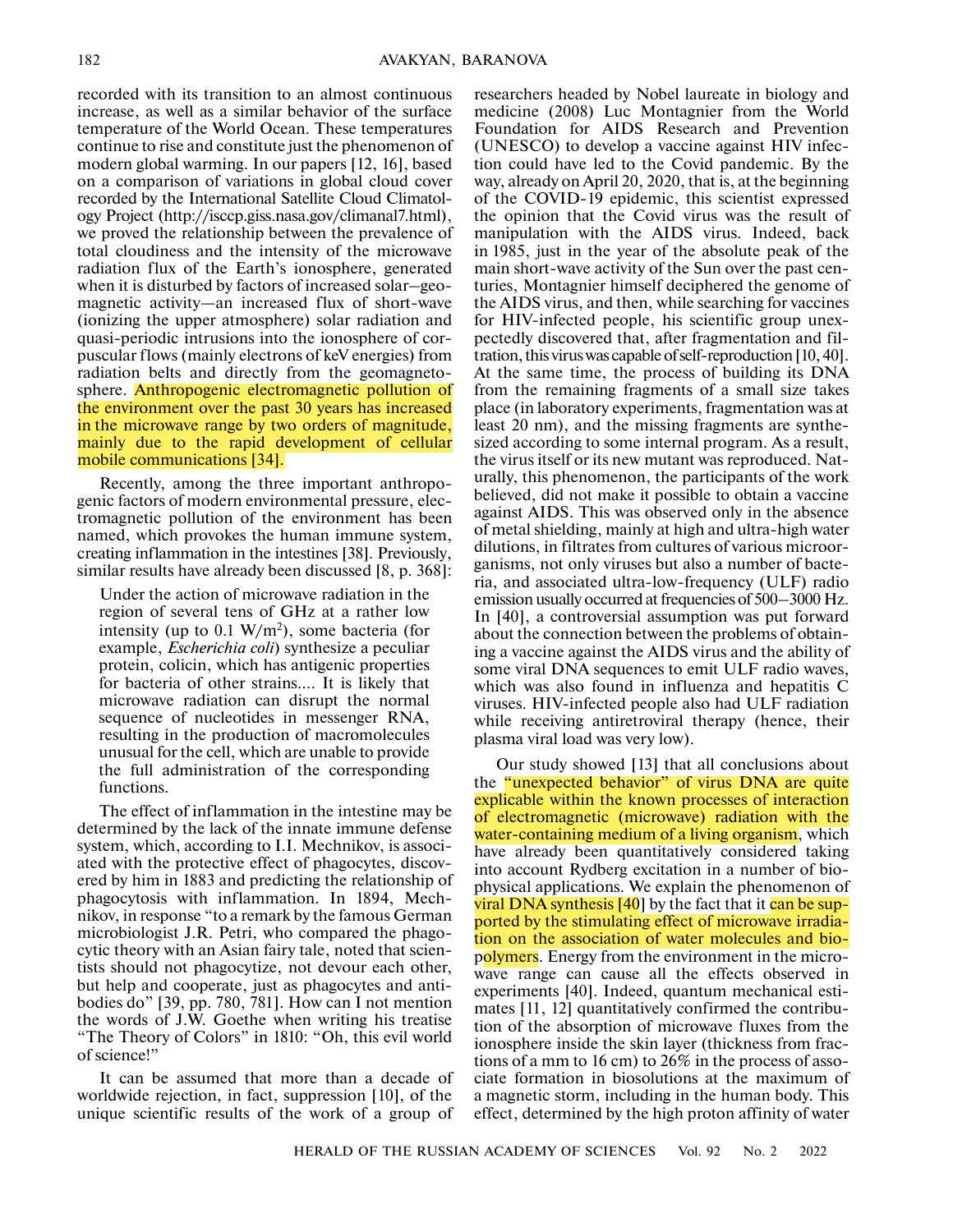molecules, under conditions of ultrahigh water dilutions (up to concentrations of  $10^{-15}$  to  $10^{-18}$  M) enhances the biochemical activity of the dissolved biocomponent due to the collisional transfer of potential energy from the Rydberg-excited water-containing associate to obviously high-energy levels of biomaterials, including DNA, which also affects the kinetics of all chemical reactions, including associate formation [11]. As a result, more and more associates appear in the biosolution irradiated with microwaves and fewer individual water molecules remain, which, penetrating into the DNA double helix, can contribute to its disintegration [41, p. 631].

*The present pandemic, variations in solar–geomagnetic activity, and the problem of 5G cellular communications.* The study of the influence of heliogeophysical activity and ionospheric disturbance on the environment is an interdisciplinary task. Let us give an example that is directly related to viral pandemics. Almost 60 years ago, biophysicist A.M. Molchanov from the Pushchino Research Center of the USSR Academy of Sciences put forward a hypothesis about the resonant structure of the solar system [42], which is most strongly manifested precisely in the annual variability of solar activity (in the number of powerful flares). It follows from this hypothesis that such a nonlinear oscillatory system as the Sun and its planets, in the process of long-term dynamic evolution, tends to reach a synchronous regime in which the frequencies of individual processes (whether, for example, the flare activity of the Sun or a change in various parameters of the planetary system) are in simple multiple relations with each other. Thus, although seemingly insignificant due to the smallness of the energy of the gravitational interaction of the planetary system and the Sun in comparison with the energy of solar activity, the influence of the periodic motion of the planets on flares on the Sun has a deep physical reason. The resonant directions determined by Molchanov in the Solar System correspond to the anisotropy of solar flares found by statistical processing of long-term data [43].

In any phase of the solar activity cycle, the number of recorded flares has relative maxima in February– March, August–September, May–June, and November–December. For large flares, the position of the maxima somewhat shifts (toward July for the May– June interval and to October for the August–September interval). These conclusions are consistent with the data obtained at the national orbital scientific station Salyut-6 on a noticeable increase in the emission glow of the ionosphere and auroras from July to October 1978 [28, p. 46] and later confirmed by the results of direct spectral recording by photometers of the Abastumani Astrophysical Observatory of the Academy of Sciences of the Georgian SSR [44].

Recently, when determining the role of solar flares and geomagnetic storms in variations of the main

meteorological parameters (temperature and atmospheric pressure at the high-mountain station Solnechnaya, St. Petersburg State University, at the altitude of 2100 m), it was found that the effects were 1.5– 2 times more frequent in June–July and September– October (respectively, about 25 and more than 30%) with an average annual probability of an event over a period of two months equal to 16.7%. This conclusion is comparable with the results of a statistical analysis of data on the absorption of cosmic radio noise for more than 1000 cases of solar cosmic ray protons reaching the Earth [43], where, along with March, June–July and September–October were also registered as the periods of their predominant appearance. It is these periods that are mentioned as waves in the modern Covid pandemic in discussions on the pages of the weekly *Argumenty Nedeli* (November 2020, February and August 2021) with the participation of leading Russian epidemiologists Professor I.A. Gundarov and Academician A.G. Chuchalin: March–April, end of September–October, November–January. Gundarov cites the case of American aircraft carriers when, while sailing offline for six months, outbreaks of infection of 600–800 people suddenly occurred. Gundarov, using the example of outbreaks of an increase in the number of infected people in Moscow on June 18–19 and 24–26, 2021, actually confirmed the direct connection between COVID-19 and geomagnetic storms, since powerful magnetic storms were recorded on June 17 and 25. At the All-Russia Conference "Solar and Solar–Terrestrial Physics" at the Pulkovo Observatory of the Russian Academy of Sciences in 2021, a report [46] drew attention to an unusually high asymmetry in the excess of the total area and number of sunspot groups in one of the solar hemispheres (see Fig. 1): first, 100% from August 2018 and almost until the end of 2019 in the northern hemisphere, and then a sharp transition from the end of 2019 (close to 100% in May–July 2021) to the southern hemisphere up to the greater part of the first quarter of 2021. With the participation of the head of the synoptic program of the US National Solar Observatory, Dr. A.A. Pevtsov, we interpreted the results of the analysis of coronal hole observations from the data of the Atmospheric Imager Assembly of the Solar Dynamics Observatory (SDO) spacecraft [46]. Since the Earth's magnetic field is directed from south to north, taking into account the prevalence of polar coronal holes in the southern hemisphere of the Sun, this caused an increase in geomagnetic activity with the appearance of powerful magnetic storms in June 2021.

It is noteworthy that 100 years ago, during the Spanish flu pandemic, according to the site https://www.bis.sids.be/silso, a northern asymmetry was detected in the number of sunspots from the middle of the first half of 1913 to the middle of 1919, which was then replaced by a southern asymmetry for almost two years (from the middle of the second quarter of 1919 to the end of the first quarter of 1921). Thus, even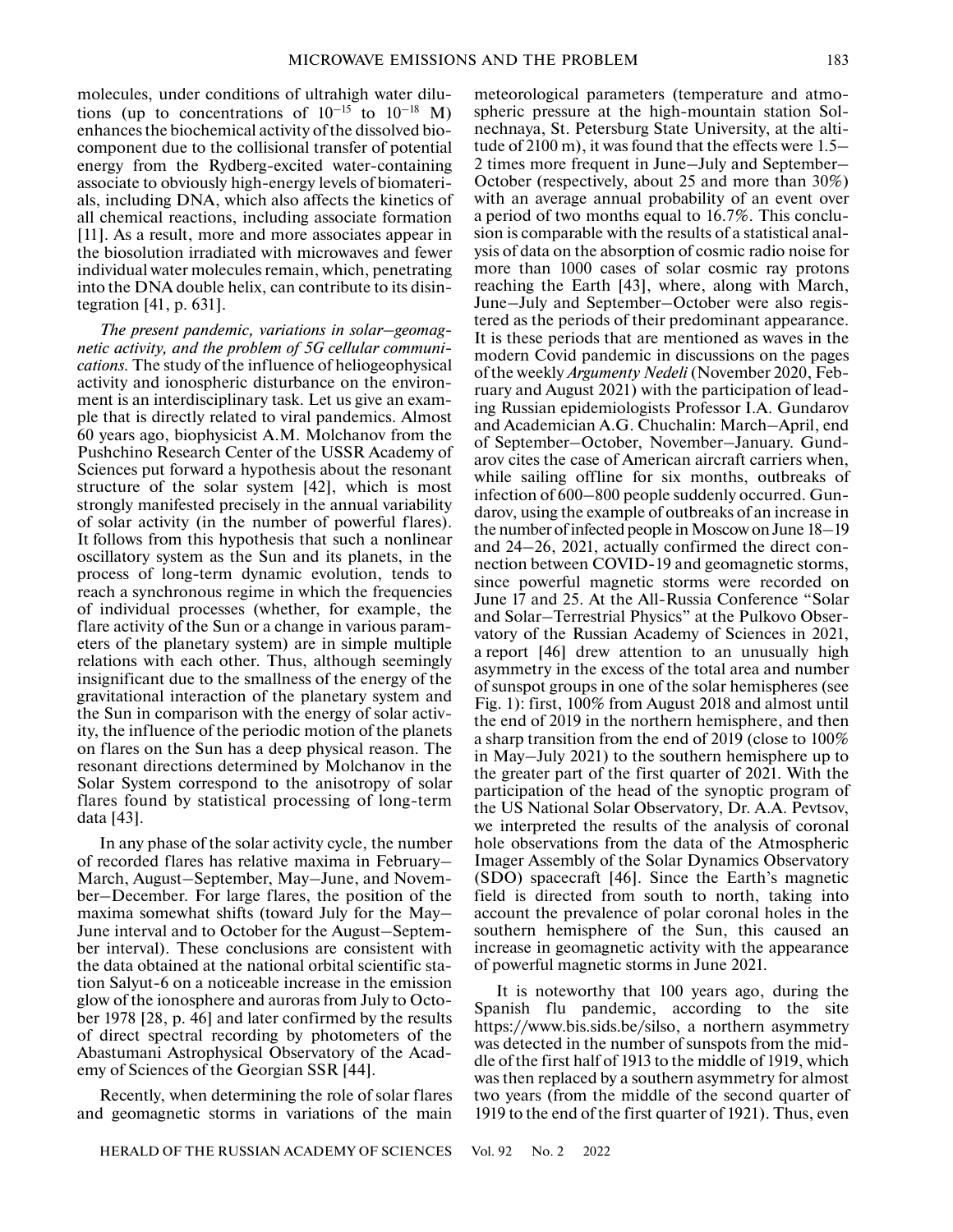

Fig. 1. Daily summaries smoothed over 13 months.

Profile of the north–south asymmetry  $N/S$  ( $+/-$ ) for the total sunspot area (black curve) against the background of the sunspot number index (thin curve) from 2010 to early 2021 [46].

in those distant years, the outbreak of a viral pandemic (influenza) corresponded mainly to the southern location of solar spot activity, similarly to COVID-19, when there was a sharp, close to 100% level (in May– July 2020), transition to the southern hemisphere from the end of 2019, lasting most of the first quarter of 2021. The gradual weakening of the 1918–1920 influenza epidemic occurred with the superiority of sunspots in the northern hemisphere (from the middle of the second quarter of 1919 to the end of the first quarter of 1921). In the light of these comparisons, it can be expected that the phenomenon of the return of the excess of the total area and the number of sunspot groups at the end of the first quarter of 2021 to the northern solar hemisphere, already recorded with DSO (see Fig. 1), is, apparently, a sign of a weakening of the current helioepidemic Covid situation. In such a situation, the main electromagnetic pressure can be exerted by the anthropogenic microwave smog of the cellular communication system. On this occasion, Academician Chuchalin said: "Man has built the modern world, changed his entire environment…, and turned out to be very vulnerable to what he himself created. And first of all it concerns his immune system."

For our work, of interest are the conclusions of [47] on the prevalence of the role of environmental pollution by electromagnetic radiation and fields as the main factor affecting the incidence and mortality rate from COVID-19. They are based on data analysis of the testing and mass deployment of 5G networks, including the mm-range, in Europe in 2019–2020. At the same time, objects of the NATO communication structure with the headquarters in Belgium stand out, where there was a particularly high mortality rate from Covid by mid-2020 (more than 15%), an order of magnitude higher than in Belarus, Iceland, Malta, Russia, and Slovenia.

In a specially organized discussion [48, 49], domestic specialists—experts from relevant state commissions—spoke out against a simplified approach to the implementation of the 5G standard in Russia. It is emphasized that "electromagnetic fields of radio frequencies of nonthermal intensity are an irritant of the nervous system…. As for protection, this is only screening of the room…. It is the absorber that is important" [48]. "It should not be surprising that every year 300000 people of the working population die due to oncology. This is largely a consequence of such exposure.... The conversation should last no more than five minutes, and in a day, no more than half an hour" [49].

More than 200 million 5G mobile communication installations are already operating in the world, of which more than 60% are in China, that is, almost in the habitat of every third family. In Russia, by 2024, it is planned to deploy full-scale 5G networks using an increased frequency of 4.8–4.99 GHz, as well as an even more dangerous millimeter range.

The research results presented confirm that a periodic increase in the active viability of viruses can be described in terms of the physics of the interaction of microwave electromagnetic radiation with water-containing biosolutions and is associated with an increase in the microwave flux in the environment. Therefore, during a pandemic, it is desirable to protect patients at risk from exposure to microwave radiation by doing the following:

• treating external and internal walls of buildings (hospitals, maternity hospitals, kindergartens, schools, nursing homes), as well as nonmetallic roofs, with a microwave-reflecting/absorbing paint and coating windows with special films;

• wearing special two-layer clothing that has interference properties for the passage of an external microwave flow to the body;

• drastically reducing the amount of time you use your mobile phone, using only a headset, not surfing the Internet, and not allowing your battery to charge in your home.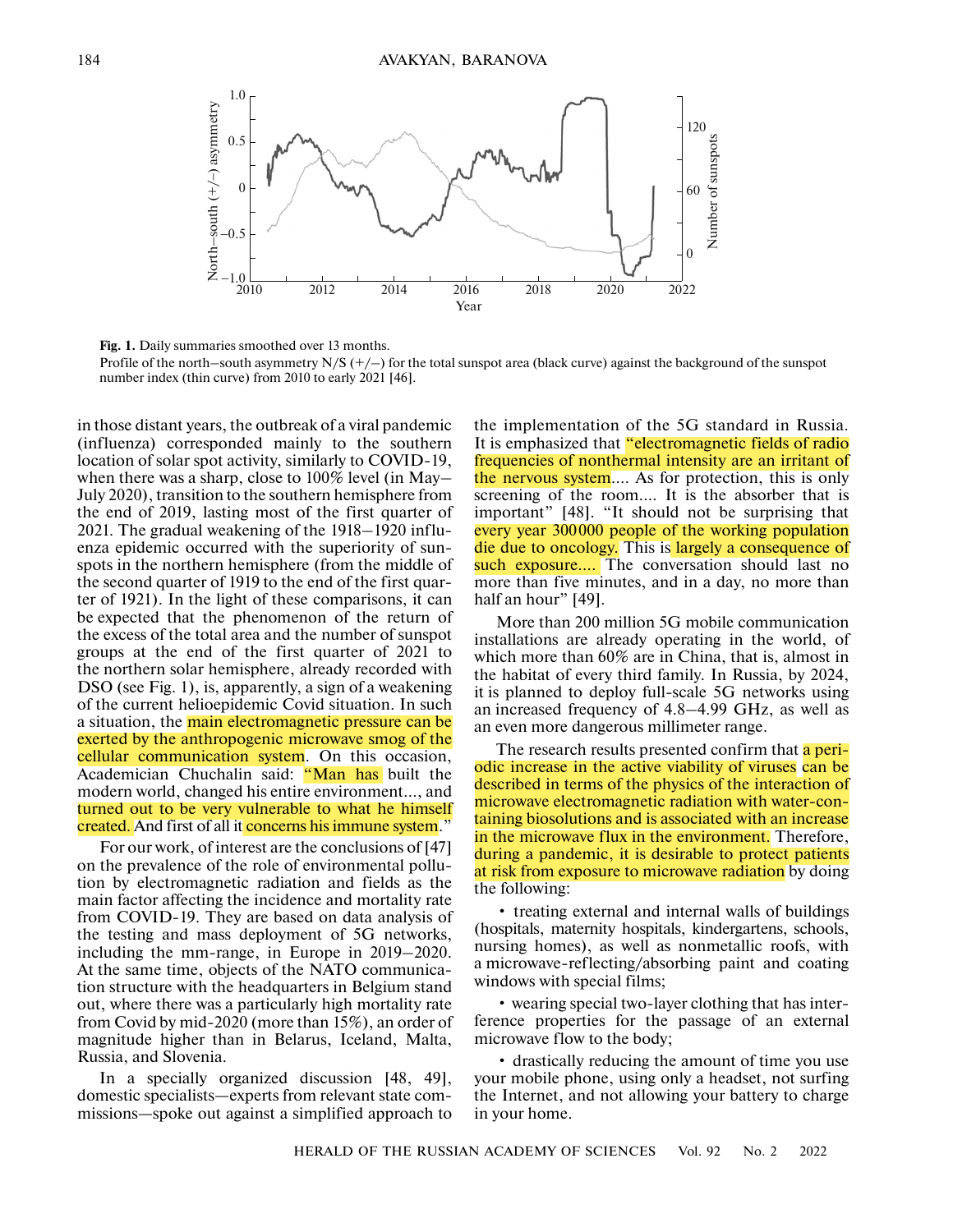These recommendations are fully consistent with the opinions of experts [48, 49] and, most importantly, with the conclusions of biophysicists: "The main physical factor explaining all … changes in physicochemical systems and indicators of organisms during shielding is mainly due to their isolation from alternating fields—electromagnetic background (background of radio waves) in a wide frequency range" [50]. When carrying out the attenuation of the total external background of microwaves in practice, it is important to create conditions for avoiding the possibility of the manifestation of stochastic resonance, separating the magnitudes of the fluxes of different sources due to the protection of the selected frequency filter quality.

So, we have considered the effect on a living organism of the sporadic microwave radiation of the ionosphere with a wavelength in the region from 1 mm to 10 dm (UHF–SHF–EHF), which has long been known from observations of radiophysical observatories. Since the main microwave fluxes are emitted from ionospheric heights of  $\sim$ 100–200 km or more, the effect of their appearance also reaches low latitudes, especially during magnetic storms. This is due to the fact that almost the entire microwave range practically freely penetrates into the lower layers of the atmosphere and into the biosphere (with the exception of five narrow absorption bands).

\* \* \*

In order to reveal the role of natural and anthropogenic microwave background (associated with cellular communications) in the spread of viral diseases, the results of our studies on associate formation in aqueous biosolutions (including low concentrations) are analyzed taking into account the impact of external microwave fluxes and induced emission of microwave quanta in the biomedium itself. A solution to the problem in bioenergetics concerning the mechanism of the influence of electromagnetic radiation (including microwave radiation) on water in a living organism is proposed. In this case, the original supramolecular physics of the generation of supramolecular structures—clusters-associates of water molecules—under the influence of microwave radiation fluxes was used. Its absorption with the excitation of an electron neutralizing the positive charge of the complex ion to a Rydberg orbital with a higher orbital quantum number increases the number of associating particles, since the probability of penetration of the Rydberg orbit into the ion core decreases, and, consequently, the probability of decay of the resulting associate decreases.

All conclusions about the **unexpected behavior of** the DNA of viruses are quite understandable within the known processes of the physics of the interaction of electromagnetic (microwave) radiation with the water-containing medium of a living organism, taking into account the Rydberg excitation. We explain the phenomenon of viral DNA synthesis by the fact that it

dilutions (up to concentrations of  $10^{-15}$  to  $10^{-18}$  M) enhances the biochemical activity of the dissolved biocomponent due to the implementation of the collisional transfer of potential energy from the Rydberg excited water-containing associate to obviously highenergy levels of biomaterials, including DNA, which also affects the kinetics of all chemical reactions, including associate formation. As a result, more and more associates appear in the biosolution irradiated with microwaves and fewer individual water molecules remain that are able to penetrate the DNA double helix and stimulate its decay. The effect of a permanent *increase in microwave* fluxes from the environment on the activation of viral **pandemics** is considered. This is not only the radiation of the earth's ionosphere but also the anthropogenic

electromagnetic background, caused by an avalanchelike increase in microwave pollution of the habitat during the operation of mobile cellular telephony, household computer equipment, and digitalization systems. The predicted interaction of natural and anthropogenic sources of microwaves sharply increases their negative impact on the ecological situation. Therefore, efforts are needed to reduce drastically the amount of time spent using mobile phones and surfing the Internet among at-risk populations, including secondary school students. This wish of the authors is consistent with the concerns expressed recently by both teachers and parents of students, as well as with the opinion of the General Prosecutor's Office of the Russian Federation.

can be supported by the stimulating effect of microwave irradiation from the environment on the association of water molecules and biopolymers. Quantummechanical estimates have quantitatively confirmed the contribution of the absorption of microwave fluxes from the ionosphere inside the skin layer (thickness from fractions of a mm to 16 cm) to 26% in the process of associate formation in biosolutions at the maximum of a magnetic storm, including in the human body. This effect, determined by the high proton affinity of water molecules, under conditions of ultrahigh water

The proposed clarifications to the recommendations of experts on the protection of the population using electromagnetic shielding suggest the development of biophysical studies of the cumulative microwave impact both within heliobiology (at the present stage of the decline in the level of solar–geomagnetic activity) and taking into account the resonant mechanisms of increasing anthropogenic exposure at communication frequencies.

## ACKNOWLEDGMENTS

The authors are grateful to RAS Academicians G.S. Golitsyn, V.A. Dragavtsev, S.G. Inge-Vechtomov, and V.A. Tutel'yan and Doctors of Science G. Schmidtke (Germany) and A.A. Pevtsov (United States) for supporting this work.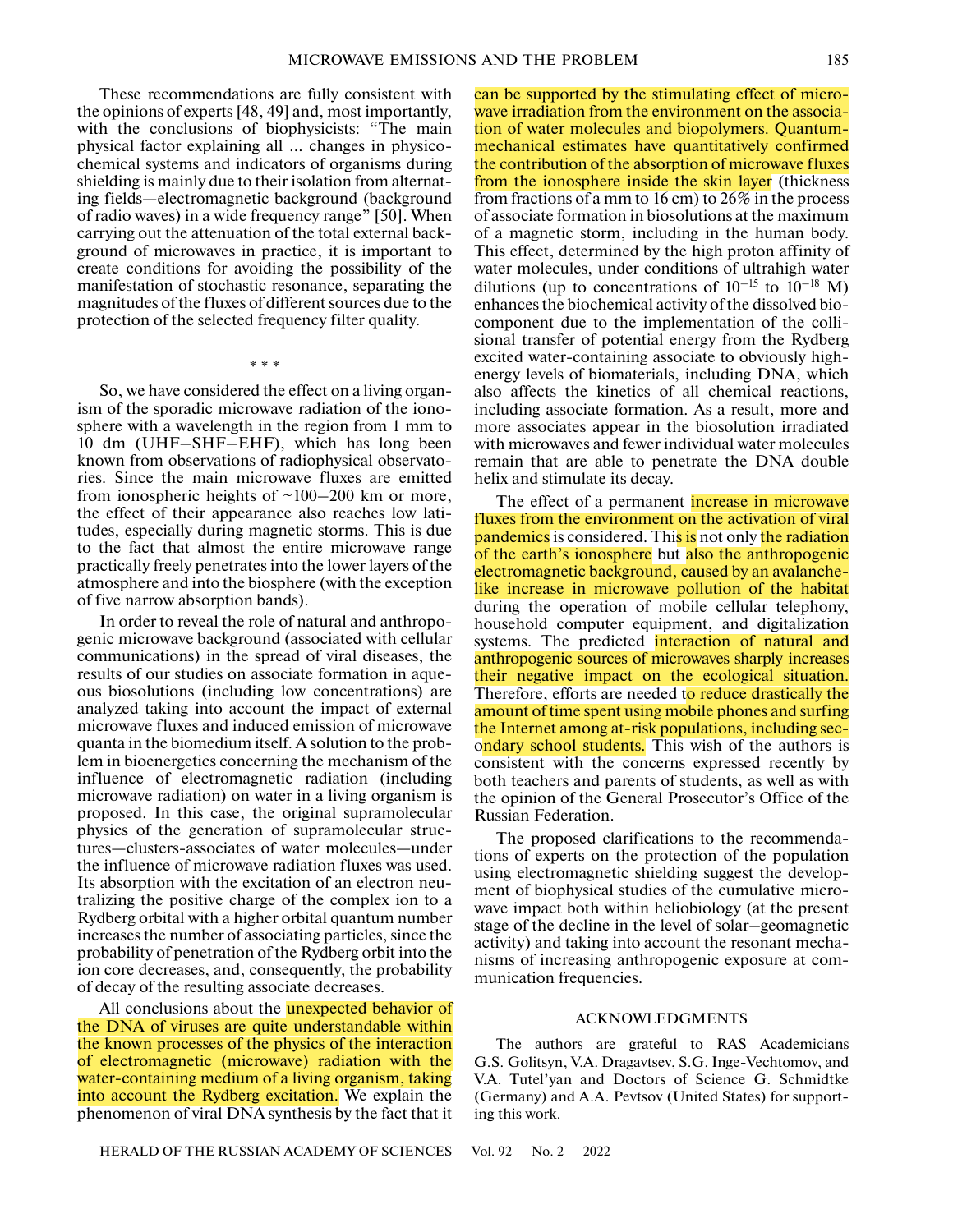## CONFLICT OF INTEREST

The authors declare that they have no conflicts of interest.

## REFERENCES

- 1. S. V. Avakyan, A. I. Vdovin, and V. F. Pustarnikov, *Ionizing and Penetrating Radiation in Near-Earth Outer Space: Directory* (Gidrometeoizdat, Leningrad, 1994) [in Russian].
- 2. M. Lockwood and C. Frohlich, "Recent oppositely directed trends in solar climate forcings and the global mean surface-air temperature," Proc. R. Soc. **463A**, 2447–2460 (2007).
- 3. G. Schmidtke, S. V. Avakyan, J. Berdermann, et al., "Where does the Thermospheric Ionospheric GEospheric Research (TIGER) Program go?," Adv. Space Res. **56**, 1547–1577 (2015).
- 4. A. L. Chizhevskii, *The Earth's Echo of Solar Storms,* 2nd ed. (Mysl', Moscow, 1976) [in Russian].
- 5. V. N. Yagodinskii and Yu. V. Aleksandrov, "On the cyclicity of the epidemic process in influenza due to periodic solar activity," Zh. Mikrobiol.¸ Epidemiol. Immunol., No. 10, 125–129 (1966).
- 6. V. I. Vernadsky, *Scientific Thought As a Planetary Phenomenon* (Nauka, Moscow, 1991) [in Russian].
- 7. L. A. Orbeli, "Main objectives and methods of evolutionary physiology," in L. A. Orbeli, *Selected Works,* Vol. 1: *Problems of Evolutionary Physiology* (Izd. Akad. Nauk SSSR, Moscow, 1961) [in Russian].
- 8. V. O. Samoilov, *Medical Biophysics: Textbook for Universities,* 3rd ed. (SpetsLit (VMA), St. Petersburg, 2013) [in Russian].
- 9. A. Szent-Györgyi, *Bioenergetics* (Academic Press, New York, 1957).
- 10. L. N. Gall', *Physical Principles of the Functioning of the Matter of a Living Organism* (Izd. Polit. Univer., St. Petersburg, 2014) [in Russian].
- 11. S. V. Avakyan and L. A. Baranova, "The effect of environmental electromagnetic radiation on associate formation in aqueous solutions," Biophysics **64** (1), 7–13 (2019).
- 12. S. V. Avakyan, "Environmental supramolecular physics: Climatic and biophysical effects," Herald Russ. Acad. Sci. **87** (3), 276–283 (2017).
- 13. S. V. Avakyan and L. A. Baranova, "How does the geocosmos govern the biosphere? 1. Associate formation in biosolutions of extremely low concentrations in the field of microwave radiation of the earth's ionosphere. 2. DNA, ionospheric microwave radiation and water," in *Proceedings of the XII International School–Conference "Problems of Geocosmos"* (Izd. VVM, St. Petersburg, 2018), pp. 284–295 [in Russian].
- 14. S. V. Avakyan, A. E. Serova, and N. A. Voronin, "The role of Rydberg atoms and molecules in the upper atmosphere," Geomagn. Aeron. (Engl. Transl.) **37** (3), 331–335 (1997).
- 15. S. V. Avakyan, "Microwave radiation of the ionosphere as a factor in the way solar flares and geomagnetic storms act on the biosystems," J. Opt. Technol. **72** (8), 608–614 (2005).
- 16. S. V. Avakyan, "Physics of the solar–terrestrial coupling: Results, problems, and new approaches," Geomagn. Aeron. **48** (4), 417–424 (2008).
- 17. S. V. Avakyan and L. A. Baranova, "The influence of microwave radiation from the geocosmos on the state of a living organism," IOP Conf. Ser.: Earth Environ. Sci. **853**, 012003 (2021).
- 18. E. N. Chuyan and E. R. Dzheldubaeva, *Low-Intensity Millimeter Radiation: Neuroimmune-Endocrine Mechanisms of Adaptive Reactions* (IT ARIAL, Simferopol, 2020) [in Russian].
- 19. S. V. Avakyan, "The role of processes with a high threshold energy in the physics of the upper atmospheres of planets," J. Opt. Technol. **72** (8), 602–607 (2005).
- 20. J. A. C. Gallas, G. Leuchs, H. Walther, and H. Figger, "Rydberg atoms: High-resolution spectroscopy and radiation interaction—Rydberg molecules," Adv.-At. Mol. Phys. **20**, 413–466 (1985).
- 21. I. Dabrowski and G. Herzberg, "The electronic emission spectrum of triatomic hydrogen. 1," Canad. J. Phys. **58**, 1238–1249 (1980).
- 22. M. H. Nasirpour, A. Sharifi, M. Ahmadi, and S. J. Ghoushchi, "Revealing the relationship between solar activity and COVID-19 and forecasting of possible future viruses using multi-step autoregression (MSAR)," Environ. Sci. Pollution Res. **28**, 38074–38084 (2021).
- 23. A. Szent-Györgyi, *Introduction to a Submolecular Biology* (Acad. Press, New York, 1960).
- 24. V. S. Troitskii, A. M. Starodubtsev, L. N. Bondar', et al., "Search for sporadic radio emission from space in centimeter and decimeter waves," Izv. Vyssh. Uchebn. Zaved. Radiofizika, No. 3, 323–341 (1973).
- 25. P. A. Forsyth, W. Petrie, and B. W. Currie, "On the origin of ten-centimeter radiation from the polar aurora," Canad. J. Res. **28** (A3), 324–335 (1950).
- 26. V. N. Binhi, *Principles of Electromagnetic Biophysics* (FIZMATLIT, Moscow, 2011) [in Russian].
- 27. A. N. Burenin, V. V. Klimenko, N. K. Osipov, and A. A. Chernov, "SHF radio emission of auroral ionosphere and the oval of aurora," Geomagn. Aeron. **21**, 367–369 (1981).
- 28. A. I. Lazarev, V. V. Kovalenok, A. S. Ivanchenkov, and S. V. Avakyan, *Earth's Atmosphere from Salyut-6* (Gidrometeoizdat, Leningrad, 1981) [in Russian].
- 29. N. G. Ptitsina, G. Villoresi, Yu. A. Kopytenko, and M. I. Tyasto, *Magnetic Fields of Electric Transport and Human Ecology* (Nestor-Istoriya, St. Petersburg, 2010) [in Russian].
- 30. S. V. Avakyan and L. A. Baranova, "Microwave radiations in oncology: About possibility of inhibition of malignant mitosis," Aktual. Vopr. Biol., Fiz. Khim. **5** (4), 680–688 (2020).
- 31. E. Davenas, F. Beauvais, J. Amara, et al., "Human basophil degranulation triggered by very dilute against IgE," Nature **333**, 816–818 (1988).
- 32. J. Maddox, J. Randi, and W. W. Stewart, "'High-dilution'" experiments a delusion," Nature **334**, 287–290 (1988).
- 33. J. Benveniste, "Replies," Nature **334**, 291 (1988).